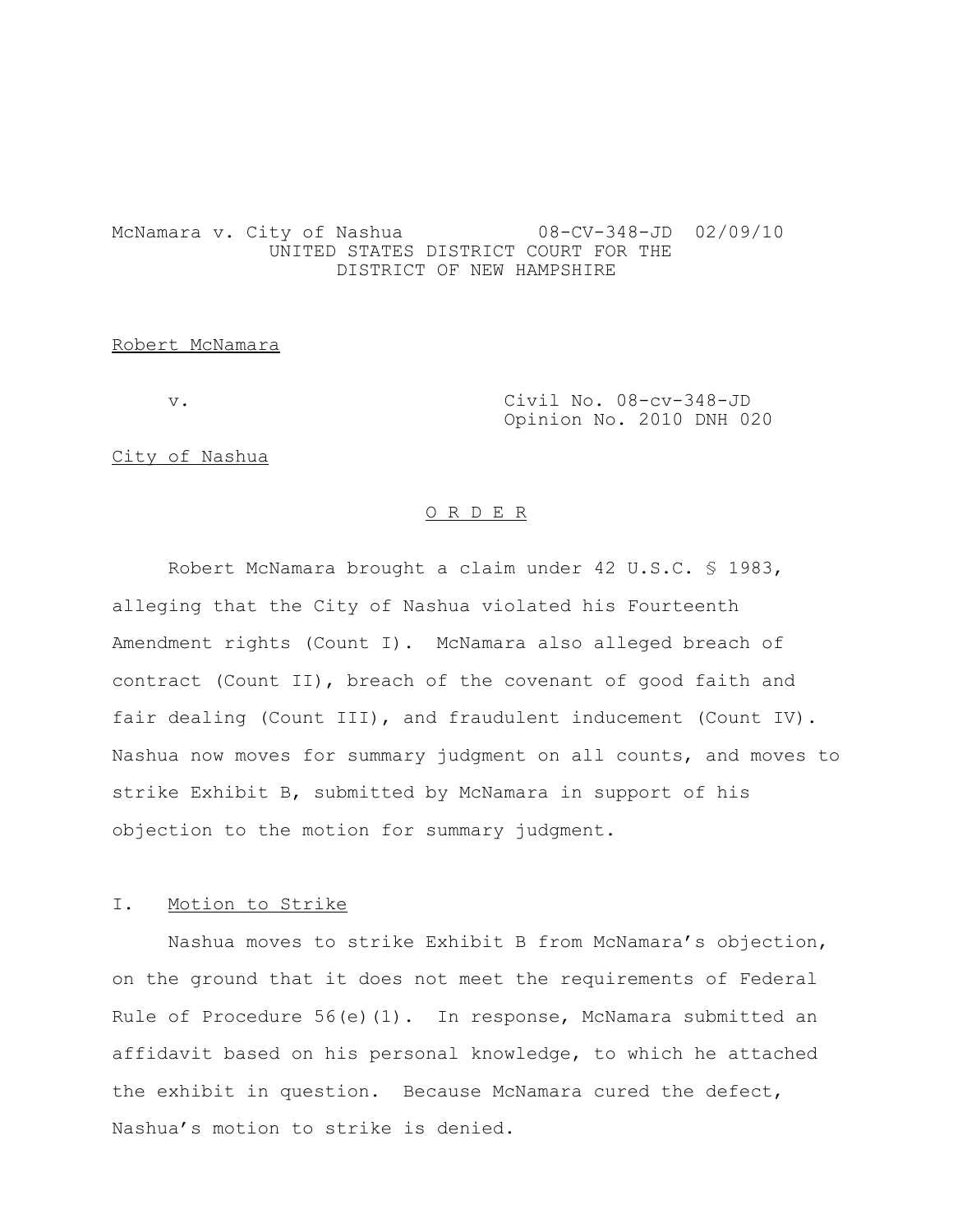### II. Subject Matter Jurisdiction

McNamara's complaint does not comply with Rule  $8(a)(1)$ , which requires "a short and plain statement of the grounds for the court's jurisdiction." On the civil cover sheet that he filed with his complaint, however, McNamara indicated that he intended to invoke the court's federal jurisdiction based on the parties' diversity of citizenship and a demand of \$100,000. See 28 U.S.C. § 1332.

Nashua suggests in its motion for summary judgment that the court's subject matter jurisdiction is based only on the presence of a federal question and supplemental jurisdiction over state law claims, pursuant to 28 U.S.C. §§ 1331 and 1367. See Deft.'s Memo. at n.1. Nashua requests that the court rule on McNamara's three state law claims "pursuant to 28 U.S.C. § 1367," implying that there is no other basis for federal jurisdiction over those claims. McNamara does not address the jurisdictional question in his objection or his surreply.

Based on a review of the documents filed in this case, the court is satisfied that the case falls within its diversity jurisdiction, as McNamara's civil cover sheet suggests. Therefore, it is proper to address all four of McNamara's claims on summary judgment because jurisdiction over the state law claims is not discretionary.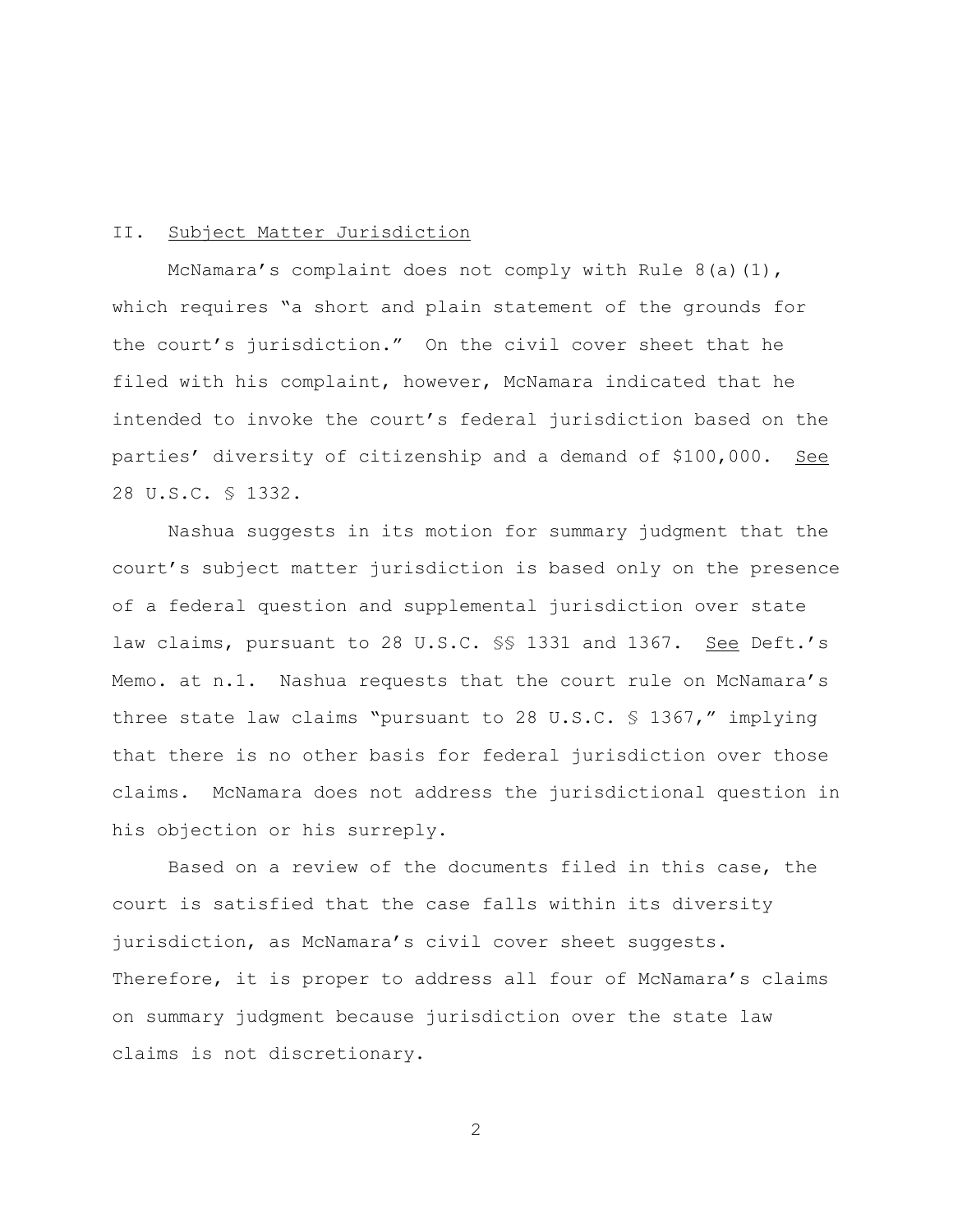### III. Motion for Summary Judgment

McNamara brings four counts against Nashua: one claim under 42 U.S.C. § 1983 alleging a Fourteenth Amendment violation (Count I), and state law claims for breach of contract (Count II), breach of the covenant of good faith and fair dealing (Count III), and fraudulent inducement (Count IV). Nashua moves for summary judgment on all four claims, contending that they are barred by the statute of limitations and, alternatively, that the claims are barred by the terms of a release McNamara signed, that the complaint fails to meet the pleading requirements of Federal Rule of Civil Procedure  $8(a)(2)$ , and that the claims fail on the merits. Because the statute of limitations bars McNamara's claims, it is unnecessary to reach the other grounds raised in support of the summary judgment motion.

As part of its memorandum, Nashua filed a "Statement of Undisputed Facts," supported by appropriate record citations, as required by Local Rule  $7.2$  (b)  $(1)$ . See Deft.'s Memo. at  $2-7$ . McNamara filed a "Response to Defendant's Statement of Material Facts Not in Dispute," in which he gave responses such as "Agreed," "Plaintiff states that the document speaks for itself," and "Plaintiff is without sufficient information to admit or deny the allegations." He also incorporated "Additional Material Facts in Dispute" in his objection, which he supported by reference to his answers to Nashua's interrogatories, a letter,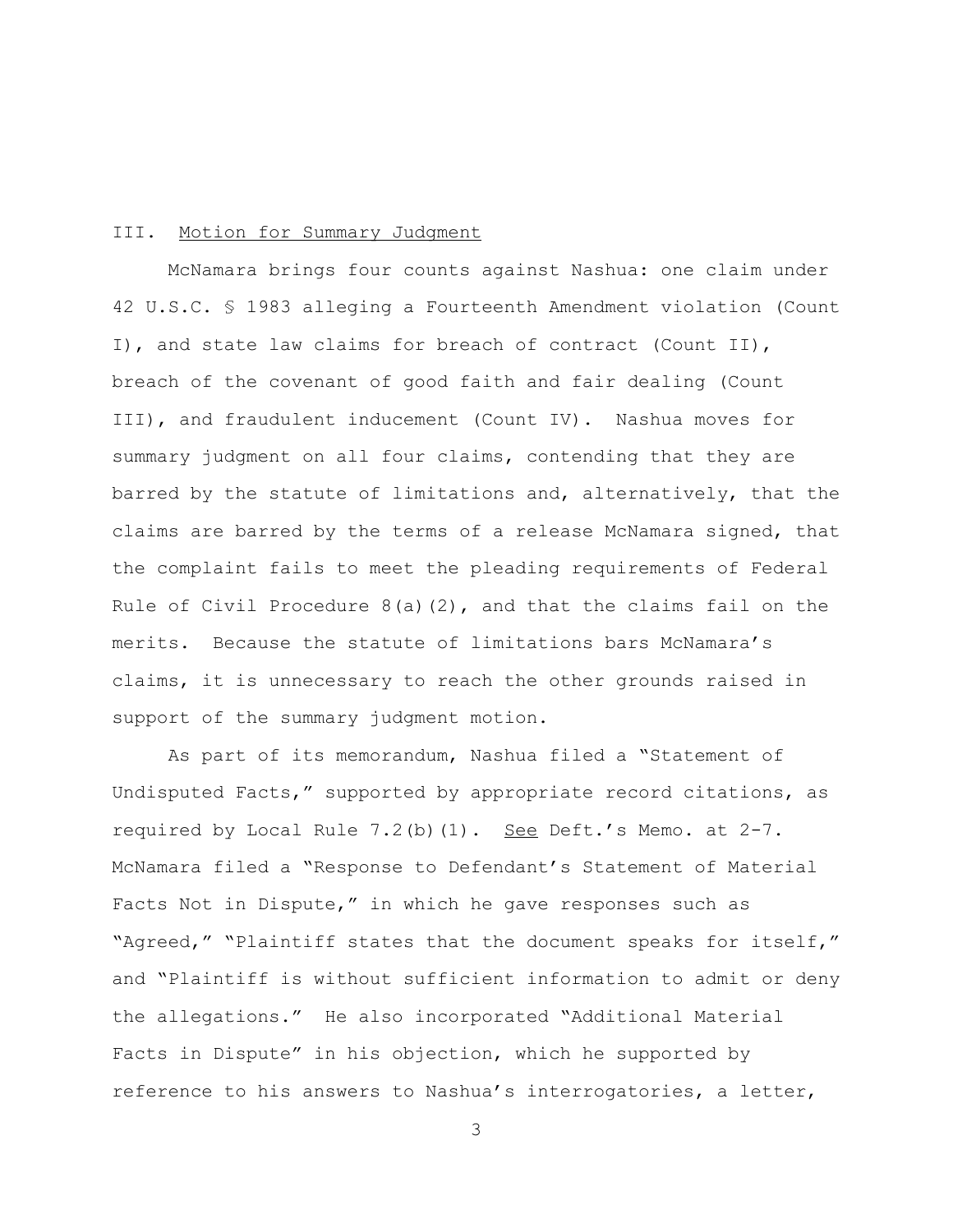and an affidavit from his current attorney, to which two additional letters were attached. See Deft.'s Memo. at 2-3, Exhs. A & B, O'Brien Aff.

McNamara's "Response" does not comply with Federal Rule of Civil Procedure 56(e)(2), which says that "an opposing party may not rely merely on allegations or denials in its own pleading; rather, its response must--by affidavits or as otherwise provided in this rule--set out specific facts showing a genuine issue for trial." See also Local Rule 7.2(b)(2). The Additional Material Facts, as cured by McNamara's objection to the motion to strike and its accompanying affidavit, complies with Rule 56(e)(2), but does not directly deny many of the facts in Nashua's Statement of Undisputed Facts. To the extent McNamara failed to deny any statement in Nashua's motion that was properly supported by the attached affidavit and exhibits, those statements are deemed admitted for purposes of summary judgment. See Fed. R. Civ. P. 56(e)(2); LR  $7.2$ (b)(2). Therefore, the facts are taken from the portions of Nashua's Statement of Undisputed Facts and McNamara's Additional Material Facts in Dispute that were properly supported.

# Background

On August 25, 2000, following an administrative investigation into a complaint of sexual harassment, McNamara was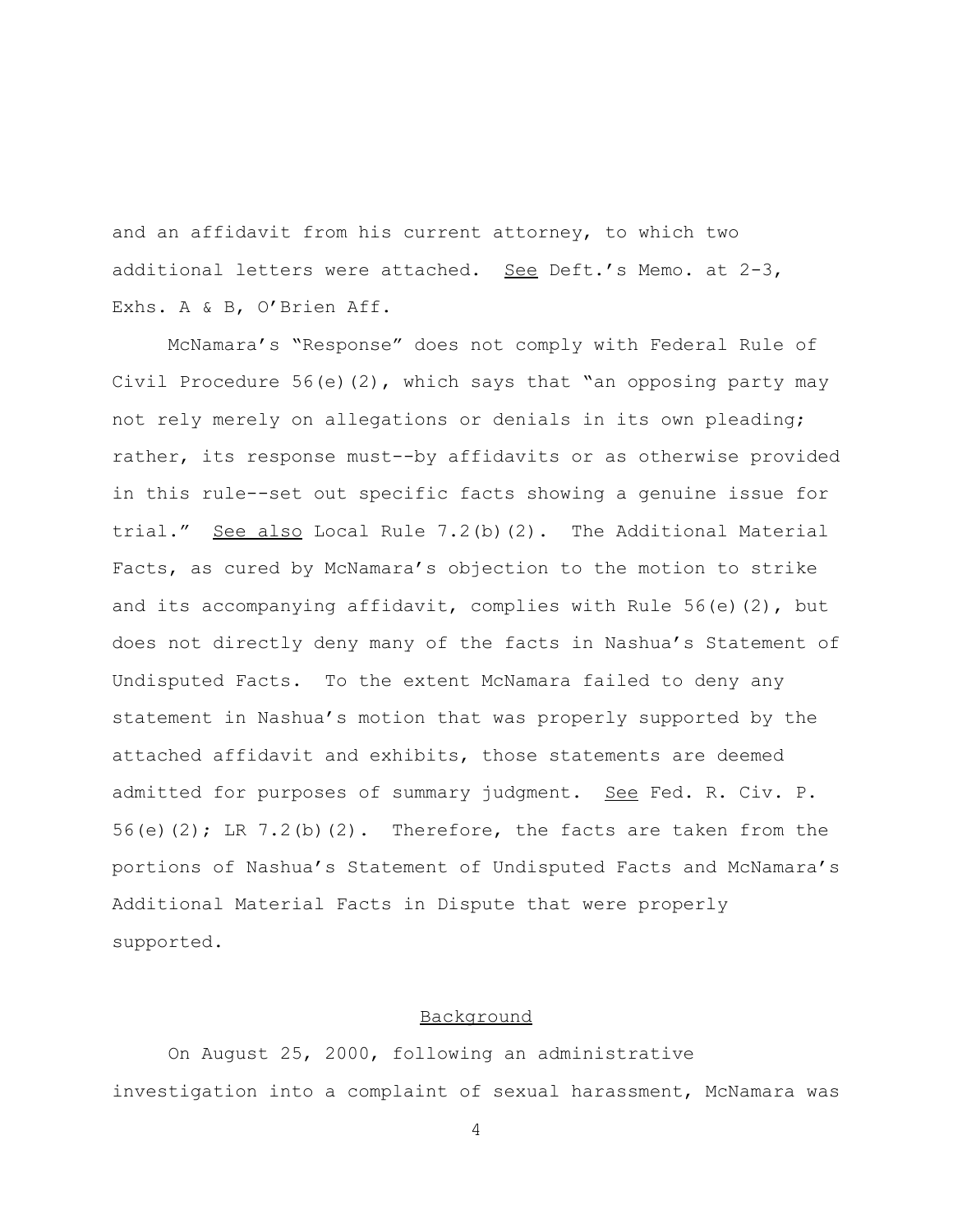suspended without pay from the Nashua Fire Department. In October of 2000, the Board of Fire Commissioners voted to terminate McNamara's employment.

Although the dispute was initially scheduled for arbitration in April of 2001, the parties reached a settlement, memorialized in a March 29, 2001, Stipulation, which provided that McNamara would "resign effective February 4, 2001," that he would "be made whole, up and to and including February  $4$ , 2001," and that Nashua and the Board of Fire Commissioners would "coordinate [their] activities with Mr. McNamara in order to preserve his rights with the New Hampshire Retirement System and any other benefit he is entitled to under contract, law or by any other source." Deft.'s Memo., Exh. A, Attachment 8 ("Stipulation"). McNamara and Nashua were also required to release any other claims arising from McNamara's employment with Nashua. The Stipulation was signed by John Krupski, an attorney for Local 789, the union to which McNamara belonged; Stephen Bennett, the attorney for Nashua; Robert McNamara; Edward Richards, an attorney for McNamara; and

David Lavoie, the chairman of the Nashua Board of Fire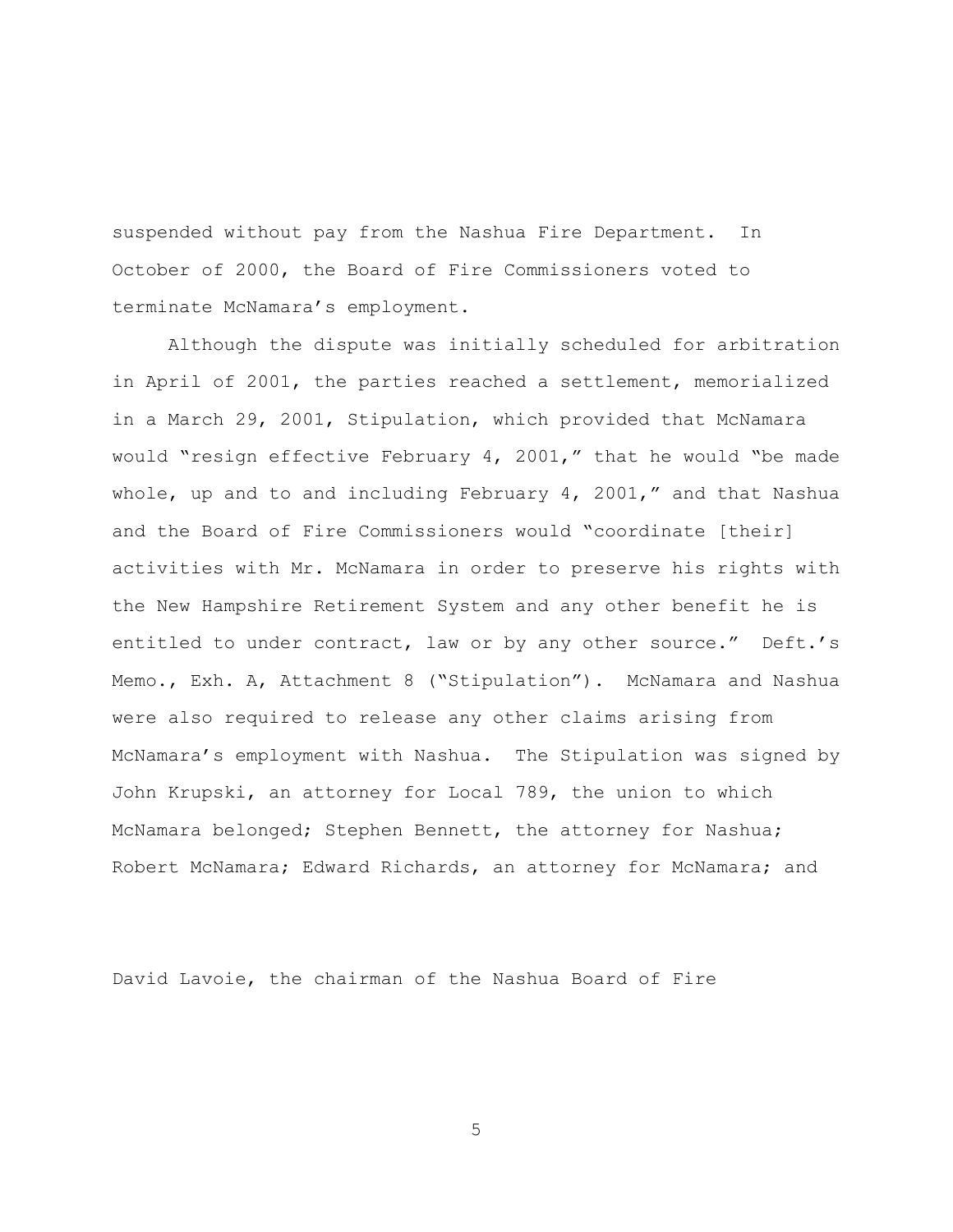Commissioners.1

In accordance with the agreement, Nashua gave McNamara a lump sum settlement check, dated April 5, 2001, in the amount of \$20,272.12. This represented McNamara's wages, accumulated sick and vacation time, and longevity payment for the period from August 25, 2000 (the date of his suspension) through February  $4$ , 2001 (the effective date of his resignation), less taxes and other deductions. Nashua sent a signed General Release of claims to McNamara in April, 2001. McNamara signed and returned his General Release to Nashua in May, 2001.

In July, 2001, Attorney Krupski contacted Attorney Bennett to request that Nashua help McNamara obtain a medical benefits supplement from the New Hampshire Retirement System. According to Krupski, this could be accomplished if Nashua "categorizes the lump sum payment made to Mr. McNamara as prospective as opposed

<sup>&</sup>lt;sup>1</sup>McNamara does not dispute that these were the actual terms of the Stipulation. He does state, in his affidavit, that on March 23, 2001, another attorney "advised [him] that under the proposal, the City would pay [McNamara] back pay from the date [he] was suspended without pay to whatever date the agreement [was] signed," that "[McNamara] would then be placed upon administrative leave . . . until such time as [he] made 30 years of service," and that he "would be paid on a regular bi-weekly or weekly basis for the next four years." Pl.'s Obj. to Motion to Strike, Exh. A at ¶ 5. McNamara also states that Attorney Bennett told him, just before he signed the Stipulation, that he "would continue to receive retroactive pay until [he] received his first retirement check," and that he had to sign the Stipulation at that time or lose his pension. Id. at ¶ 11.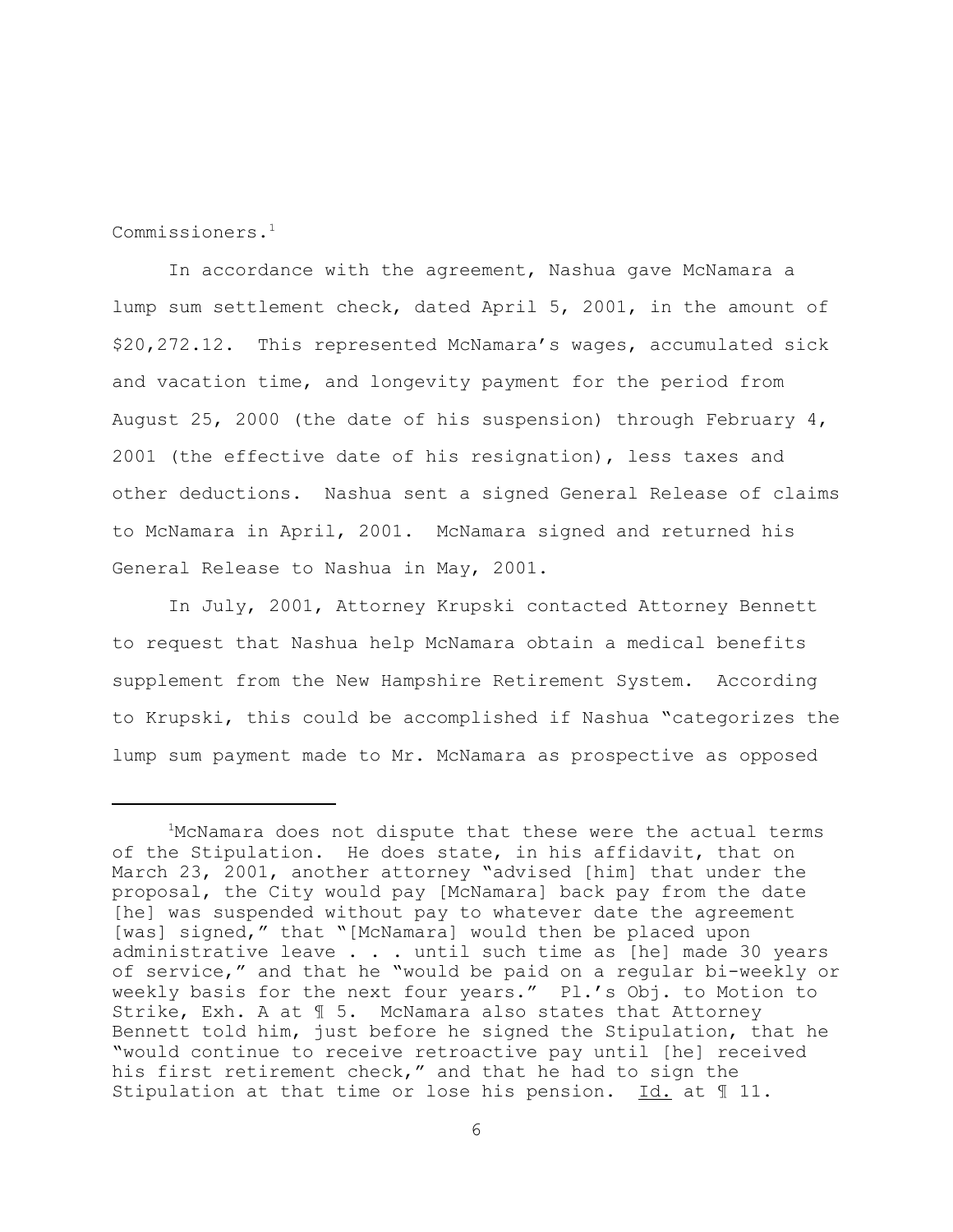to retrospective," an action Krupski understood that Nashua was willing to take "as long as there is no adverse impact upon the City of Nashua." Deft.'s Memo., Exh. A, Attachment 14. On October 11, 2001, Nashua sent a letter to the New Hampshire Retirement System explaining the breakdown of the lump sum payment and stating that McNamara's last date of employment was February 4, 2001.

 As part of the effort to obtain his benefits, McNamara signed an amendment to the March 29 Stipulation that incorporated two changes: the parties agreed "to change the retirement effective date in paragraph 2 to June 20, 2001" and they agreed "that payments made to Lt. McNamara under the stipulation cover the time period during the three weeks preceding June 20, 2001." Deft.'s Memo., Exh. A, Attachment 19 ("Amendment"). Other than those two changes, "the Stipulation remain[ed] in full force and effect." Id. The Amendment was signed by McNamara; Francis Holland, an attorney for McNamara; Attorney Bennett; David Lavoie; and Richard Molan, an attorney for Local 789. Attorney Holland forwarded the Amendment to the New Hampshire Retirement System on November 8, 2001, "to correct the timing and nature of Mr. McNamara's retirement benefits." Deft.'s Memo., Exh. A, Attachment 20. Copies of that correspondence were sent to McNamara, Attorney Bennett, and Attorney Molan. Shortly thereafter, on November 17, 2001, Nashua sent a further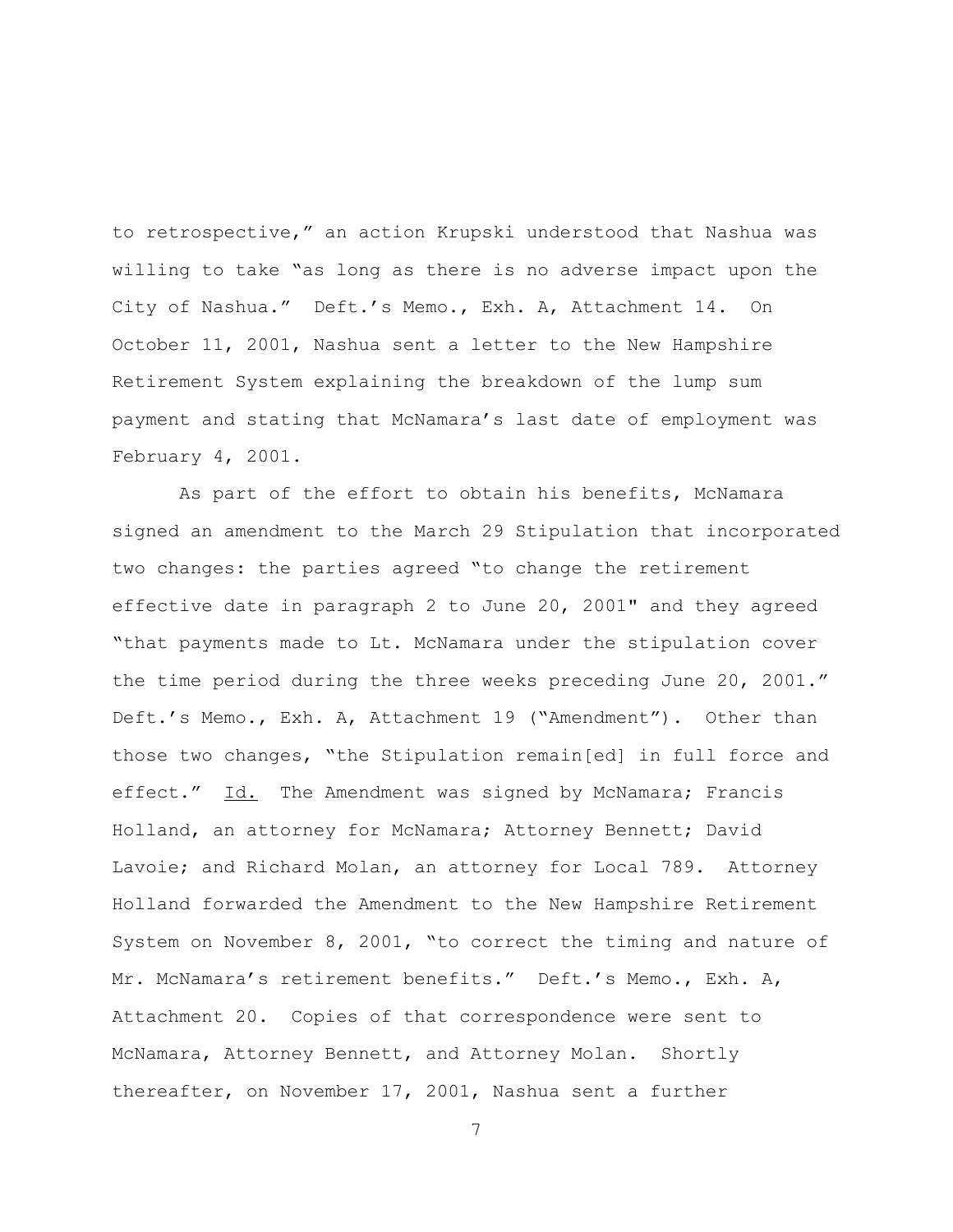clarification to the New Hampshire Retirement System explaining the breakdown of the lump sum payment and stating that McNamara's last date of employment was June 20, 2001.

McNamara alleges in his complaint that Nashua failed to credit his in-service time from August 25, 2000, through the date of his retirement, and that this has caused the amount of his monthly pension to be too low. Compl. at ¶¶ 9, 14. In his objection, McNamara states that his understanding, "from the representations of Attorney Bennett," was that "he would be made 'whole' up until the time he began receiving his first retirement check," which can only be accomplished by "crediting him with in service time from August 25, 2000 until August 1, 2001." Pl.'s Memo. at 2-3. He does not dispute, however, that his "retirement effective date," according to the Amendment, was June 20, 2001. See Amendment at  $\texttt{T 1.}$  From McNamara's Additional Material Facts, it appears that he "began receiving his first retirement check" in August of  $2001.^2$ 

On March 14, 2006, McNamara's attorney sent a letter to the New Hampshire Retirement System stating that McNamara believed his monthly benefits were too low, and requesting that a

 $2^{\text{MCMamara}}$ 's complaint states that "[t]he City of Nashua, in order to make Mr. McNamara whole, had promised to pay Mr. McNamara's wages until he received his first retirement check in August, 2001." Compl. at ¶ 10A (emphasis added).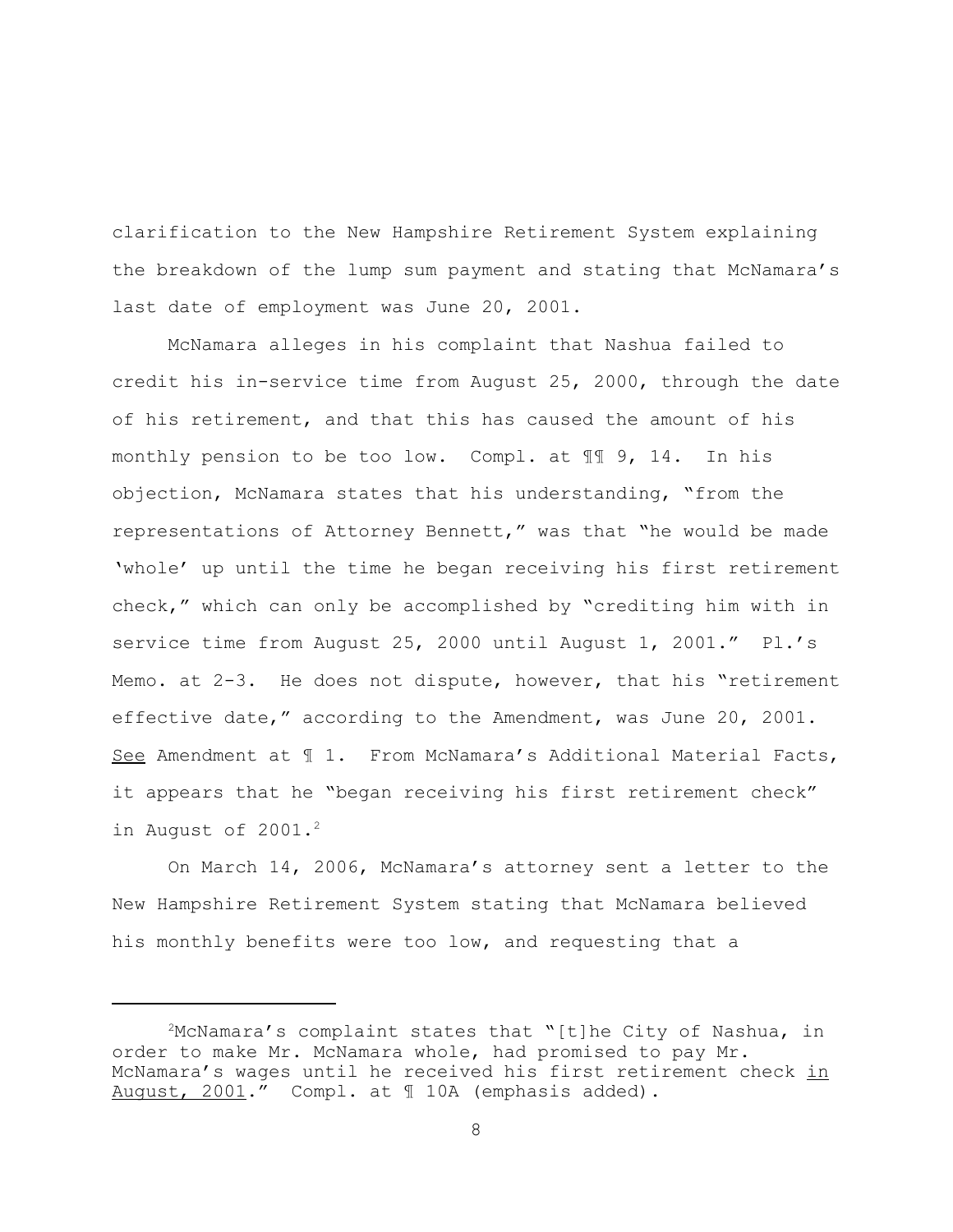representative contact her regarding the issue. On May 31, 2006, McNamara's attorney wrote again, stating that they had reviewed the New Hampshire Retirement System's file for McNamara and concluded that his monthly benefit was too low, in part because "Mr. McNamara was not credited for some of the wages earned during the second half of 2000 up through Mr. McNamara's date of retirement." Pl.'s Memo., O'Brien Aff., Exh. 2. McNamara brought this case in August, 2008.

# Standard of Review

Summary judgment is appropriate when "the pleadings, the discovery and disclosure materials on file, and any affidavits show that there is no genuine issue as to any material fact and that the movant is entitled to judgment as a matter of law." Fed. R. Civ. P.  $56(c)$ . The party seeking summary judgment must first demonstrate the absence of a genuine issue of material fact in the record. See Celotex Corp. v. Catrett, 477 U.S. 317, 323 (1986). A party opposing a properly supported motion for summary judgment must present competent evidence of record that shows a genuine issue for trial. See Anderson v. Liberty Lobby, Inc., 477 U.S. 242, 256 (1986). All reasonable inferences and all credibility issues are resolved in favor of the nonmoving party. See id. at 255.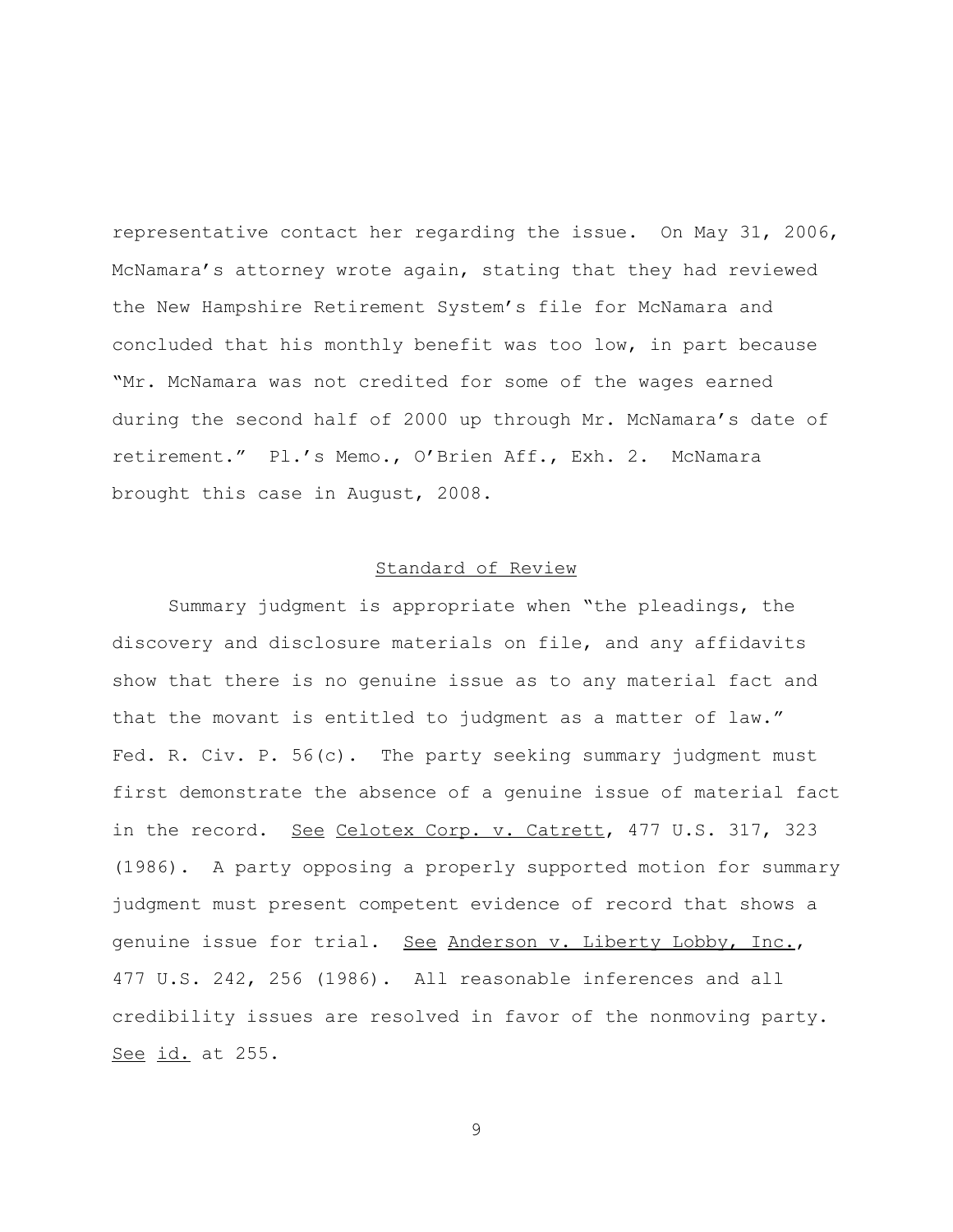#### Discussion

# A. Statutes of Limitations

The claim in Count I is brought under 42 U.S.C. § 1983. The state statute of limitations applicable to personal injury and tort actions provides the limitations period for § 1983 claims. Wallace v. Kato, 549 U.S. 384, 387 (2007). In New Hampshire, that statute is New Hampshire Revised Statutes Annotated ("RSA") § 508:4, which provides a limitations period of three years. See Therrien v. Sullivan, 153 N.H. 211, 213 (2006) ("RSA 508:4 . . . establishes a three-year limitations period for all personal injury actions."). The accrual date of a § 1983 claim, however, "is a question of federal law that is not resolved by reference to state law." Wallace, 549 U.S. at 388 (emphasis in original). Under federal law, "[t]he limitations period begins to run when the plaintiff knows or has reason to know of the injury which is the basis for his claim." Santana-Castro v. Toledo-Dávila, 579 F.3d 109, 114 (1st Cir. 2009).

RSA 508:4 is also the statute of limitations governing counts II (breach of contract), III (breach of the covenant of good faith and fair dealing), and IV (fraudulent inducement). It provides that

> all personal actions . . . may be brought only within 3 years of the act or omission complained of, except that when the injury and its causal relationship to the act or omission were not discovered and could not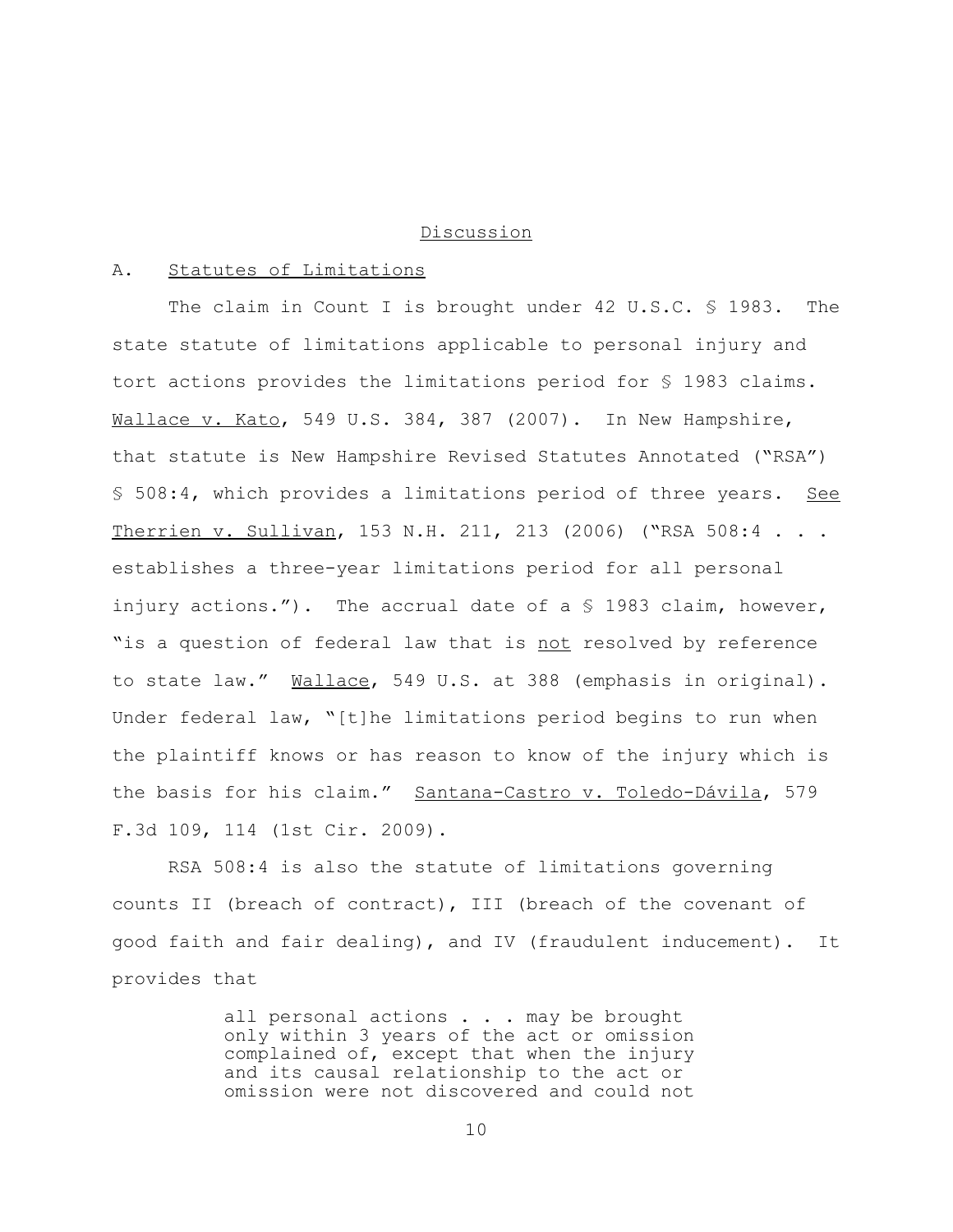reasonably have been discovered at the time of the act or omission, the action shall be commenced within 3 years of the time the plaintiff discovers, or in the exercise of reasonable diligence should have discovered, the injury and its causal relationship to the act or omission complained of.

RSA 508:4(I) (2009). See also State v. Lake Winnipesaukee Resort, LLC, 159 N.H. 42, 48 (2009) (explaining that RSA 508:4(I) applies to actions "to recover for personal injury, legal malpractice, and contract") (citations omitted); A&B Lumber Co. v. Vrusho, 151 N.H. 754, 756 (2005) ("Under New Hampshire law, a contract claim must be brought within three years of the contract's breach.").

# 1. Section 1983 Claim

In McNamara's § 1983 claim, he complains that Nashua "made affirmative representations to [him] that justifiably induced him from taking available actions to protect himself and proceeding with the scheduled arbitration." Compl. at ¶ 18. He also alleges that Nashua "violated [his] civil rights by coercing him to sign the Release, depriving him of his full pension." Id. at ¶ 20. Nashua contends that McNamara's § 1983 claim accrued in 2001, when the events pertaining to arbitration, settlement, and signing his Release occurred. As a result, Nashua argues, the claim is time-barred.

McNamara does not address his § 1983 claim separately for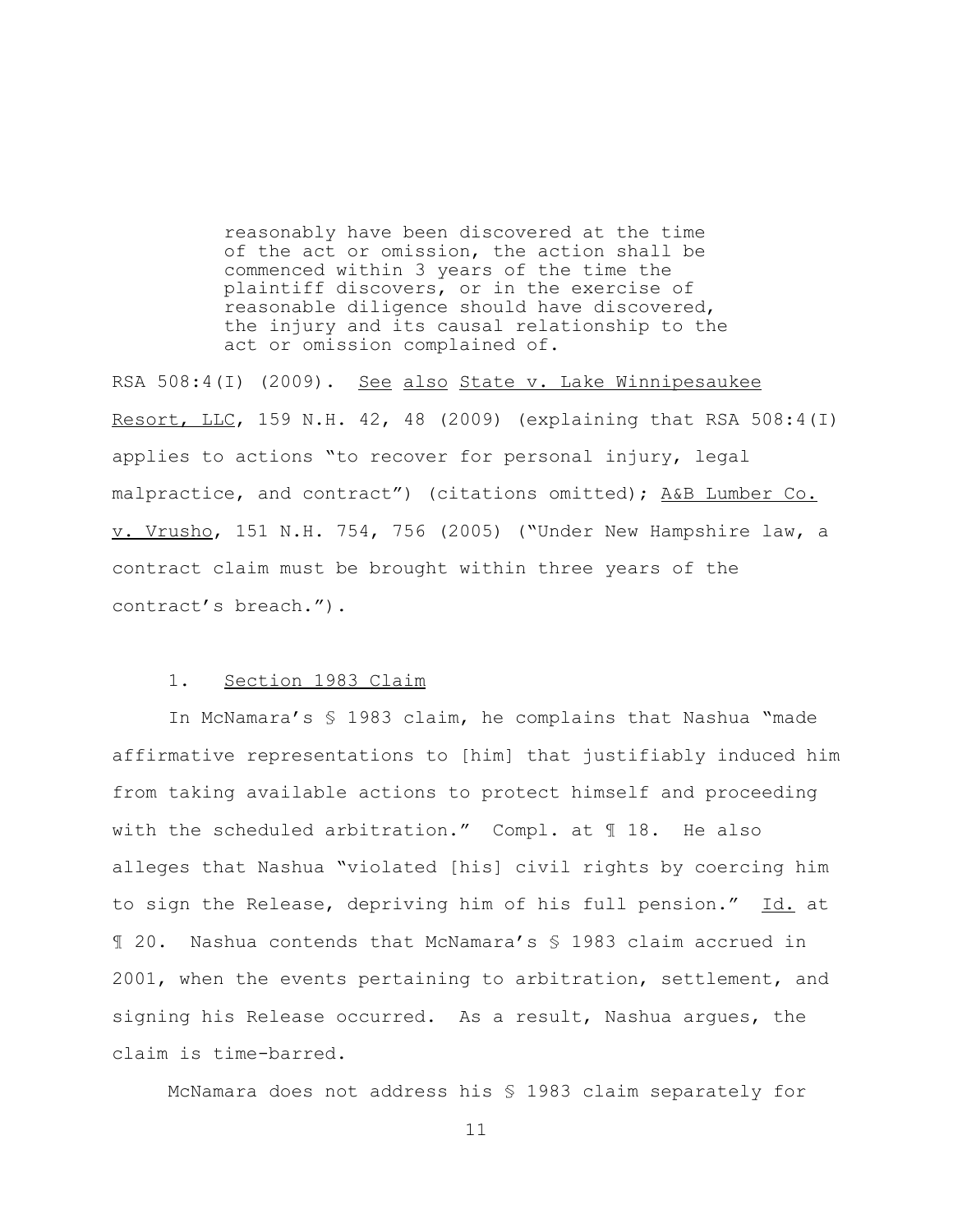purposes of opposing summary judgment based on the statute of limitations. Instead, McNamara states that the case arises out of a breach of contract and argues generally that because his claim involves ongoing monthly pension payments, the installment contract rule applies, and therefore a new limitations period begins when each installment is due. He also mentions that the statute of limitations is tolled where the defendant has fraudulently concealed from the plaintiff the very fact that he has a cause of action. He does not explain how either theory would apply to his § 1983 procedural due process claim, and no connection is apparent.

McNamara alleges that Nashua made representations to him that kept him from proceeding with arbitration, which would have occurred in April of 2001. He also alleges civil rights violations that caused him to sign his Release in May, 2001. Even if the alleged coercive effect of Nashua's actions might not have been reasonably comprehended immediately, McNamara had reason to know of it when he received his first retirement check in August, 2001, and saw that it was for a smaller amount than he had anticipated. At the very latest, McNamara had reason to know of the alleged injury in November, 2001, when both his attorney and Nashua informed the New Hampshire Retirement System that McNamara's last date of employment was June 20, 2001, not August 1, 2001. McNamara did not sue until August, 2008, however, which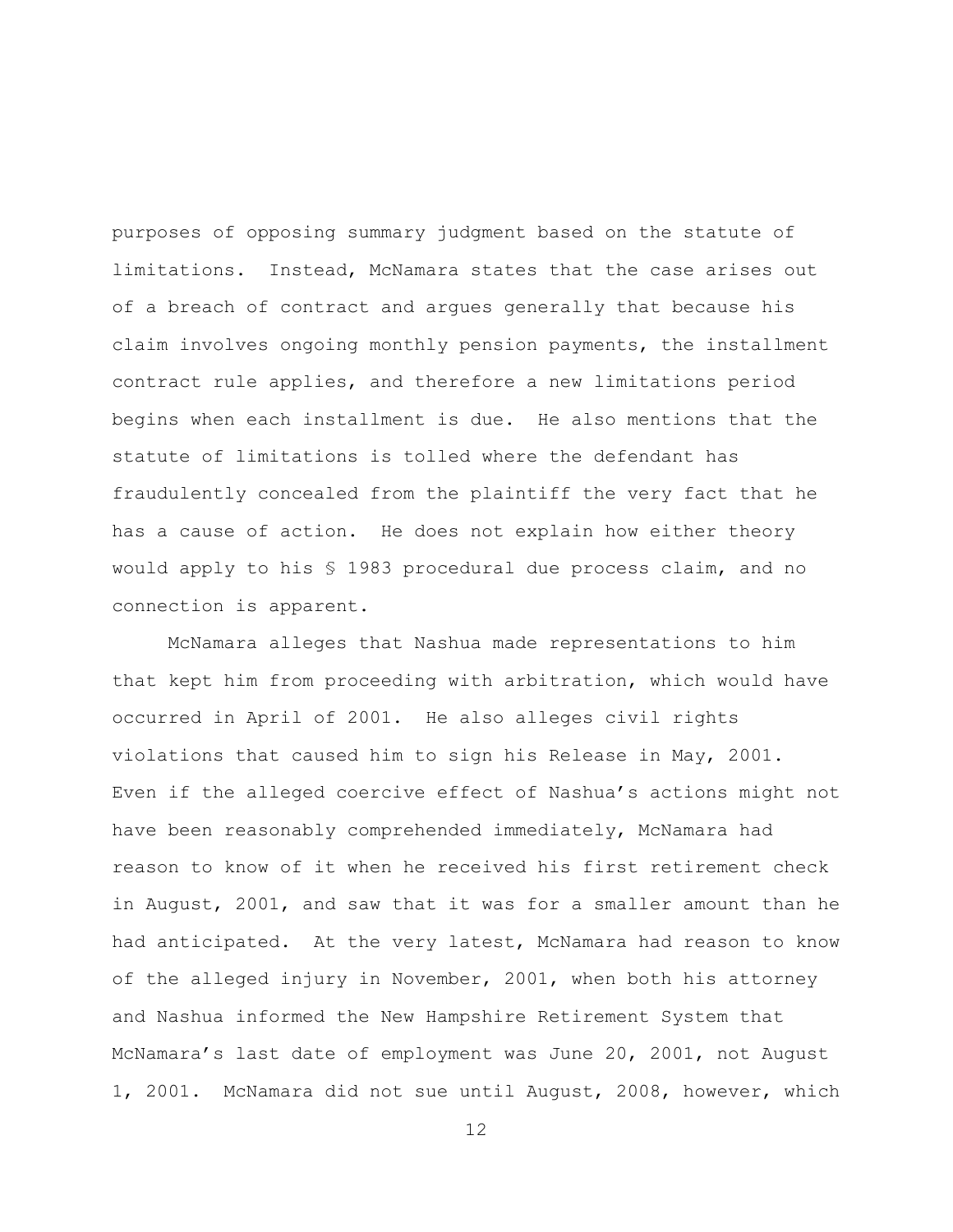was several years beyond the expiration of the three-year limitations period. Therefore, his § 1983 claim is time-barred.

# 2. Breach of Contract

In his complaint, McNamara alleges that Nashua breached the Stipulation by not making him whole. He asserts that he can only be made whole if he is credited for in-service time from August 25, 2000, to August 1, 2001. Compl. at ¶ 14. Nashua argues that the claim is untimely because if there had been any breach, McNamara would have known of it when he received the lump sum check in 2001. When the complaint was filed in August of 2008, Nashua contends, the three-year limitations period had long passed.

McNamara counters that the installment contract rule applies here, and that it causes a new limitations period to begin as each installment becomes due. In the alternative, McNamara argues, the limitations period was tolled because Nashua fraudulently concealed from him the fact that he had a cause of action.

McNamara's reliance on the installment contract rule is misplaced. Under that rule, "when an obligation is to be paid in installments the statute of limitations runs only against each installment as it becomes due." General Theraphysical, Inc. v. Dupuis, 118 N.H. 277, 279 (1978). Here, the installments at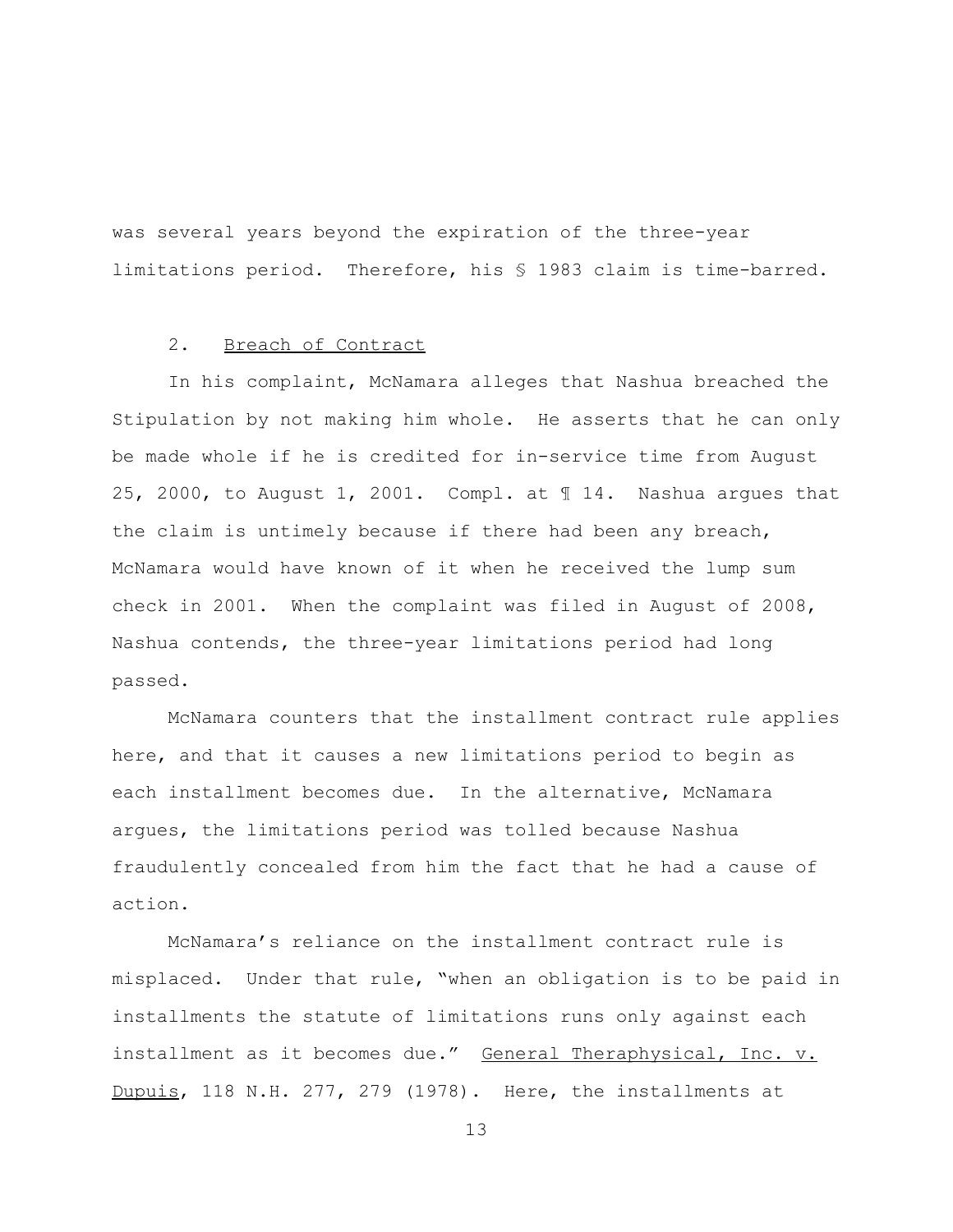issue –- McNamara's ongoing retirement benefits payments –- are not Nashua's obligation, either under the Stipulation or otherwise. Nashua's duty to pay, according to the Stipulation as modified by the Amendment, was limited to making McNamara "whole, up and to and including February 4, 2001." The parties agree that McNamara was paid a net amount of \$20,272.12 as one lump sum in 2001, which the Amendment states was meant to "cover the time period during the three weeks preceding June 20, 2001." Nashua had no ongoing obligation to pay McNamara, and therefore the Stipulation is not an installment contract.<sup>3</sup>

McNamara provides no evidence in support of his assertion that Nashua concealed his cause of action from him. Moreover, his theory is directly contradicted by the undisputed facts. McNamara signed the Stipulation in March of 2001 and the Amendment in October of 2001. Neither document mentioned August, 2001, in any respect.

<sup>3</sup>McNamara alleges that Nashua breached paragraph 3 of the Stipulation, regarding making him "whole." He does not allege in his complaint that Nashua violated paragraph 5, requiring "coordinat[ion of] its activities with Mr. McNamara in order to preserve his rights with the New Hampshire Retirement System." Even if he had, the obligation to coordinate and preserve rights does not turn the Stipulation into an installment contract susceptible to the installment contract rule. See Metromedia Co. v. Hartz Mtn. Assocs., 139 N.J. 532, 535, 655 A.2d 1379, 1381 (1995) (examining the variety of agreements that can be considered installment contracts, all of which involve periodic payments).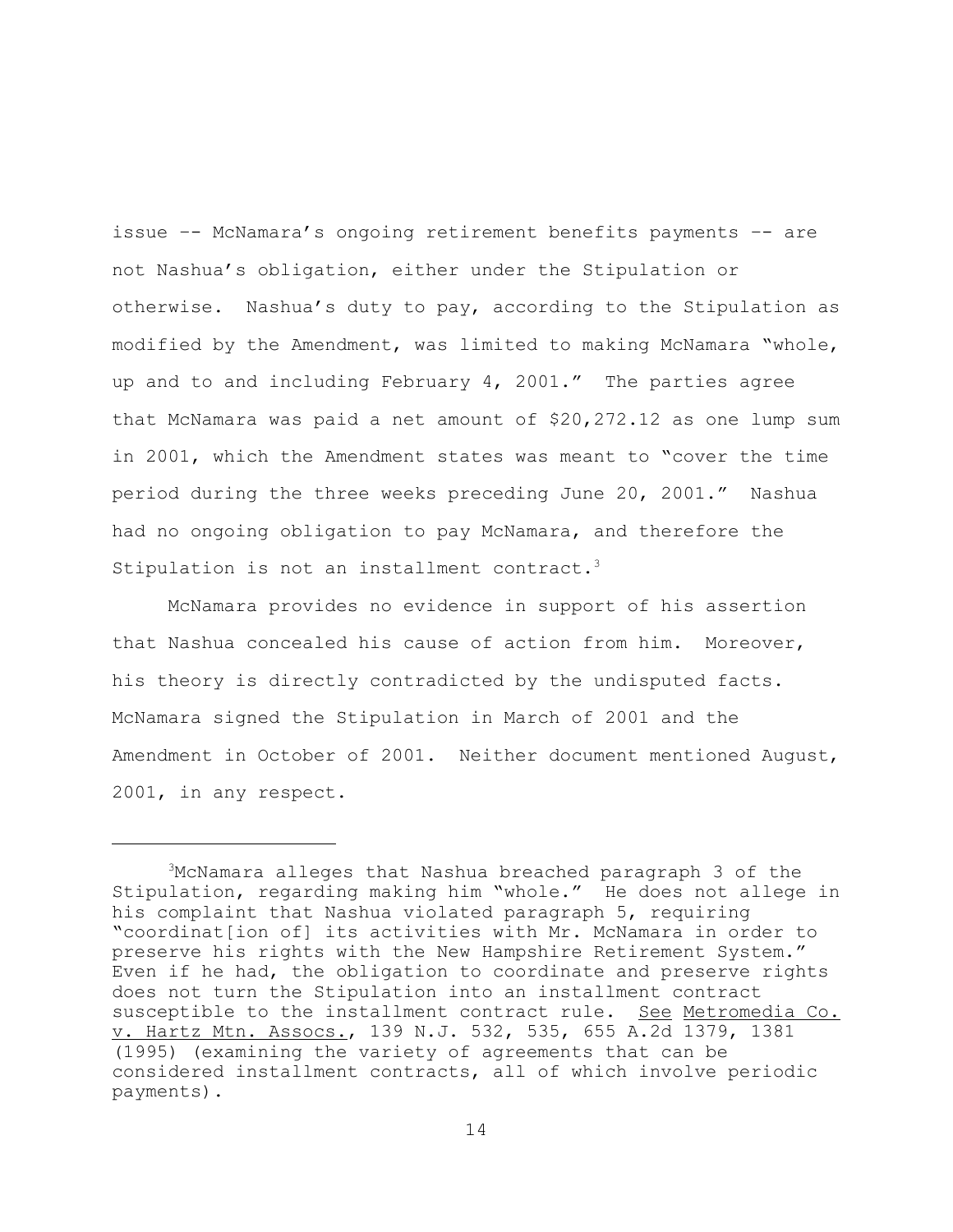Rather, the Stipulation states that McNamara would be "made whole" for the time up to and including February  $4$ , 2001. This date was not changed in the Amendment. McNamara alleges that Nashua breached the contract by not making him whole through August, 2001. If that were true, then the breach of which McNamara complains would be evident in the terms of the Stipulation, the Amendment, or, at the latest, in the November, 2001 letters from McNamara's attorney and Nashua to the New Hampshire Retirement System stating that McNamara's final date of employment was June 20, 2001. McNamara gives no explanation for his delay in contacting the New Hampshire Retirement System to determine whether the amount of his benefit checks was correct,

nor does he suggest that Nashua created any impediment to his efforts to do so.<sup>4</sup>

Regardless of when McNamara actually discovered the alleged breach, it could reasonably have been discovered at the time it occurred. Therefore the "discovery rule" exception in RSA 508:4 does not apply; the limitations period for the breach of contract

<sup>&</sup>lt;sup>4</sup>Indeed, his attorney contacted the New Hampshire Retirement System on March 14, 2006, and by May 31, 2006, she had already received McNamara's file, reviewed it, and contacted an attorney for the Retirement System. See Pl.'s Memo., O'Brien Aff., Exhs. 1 & 2.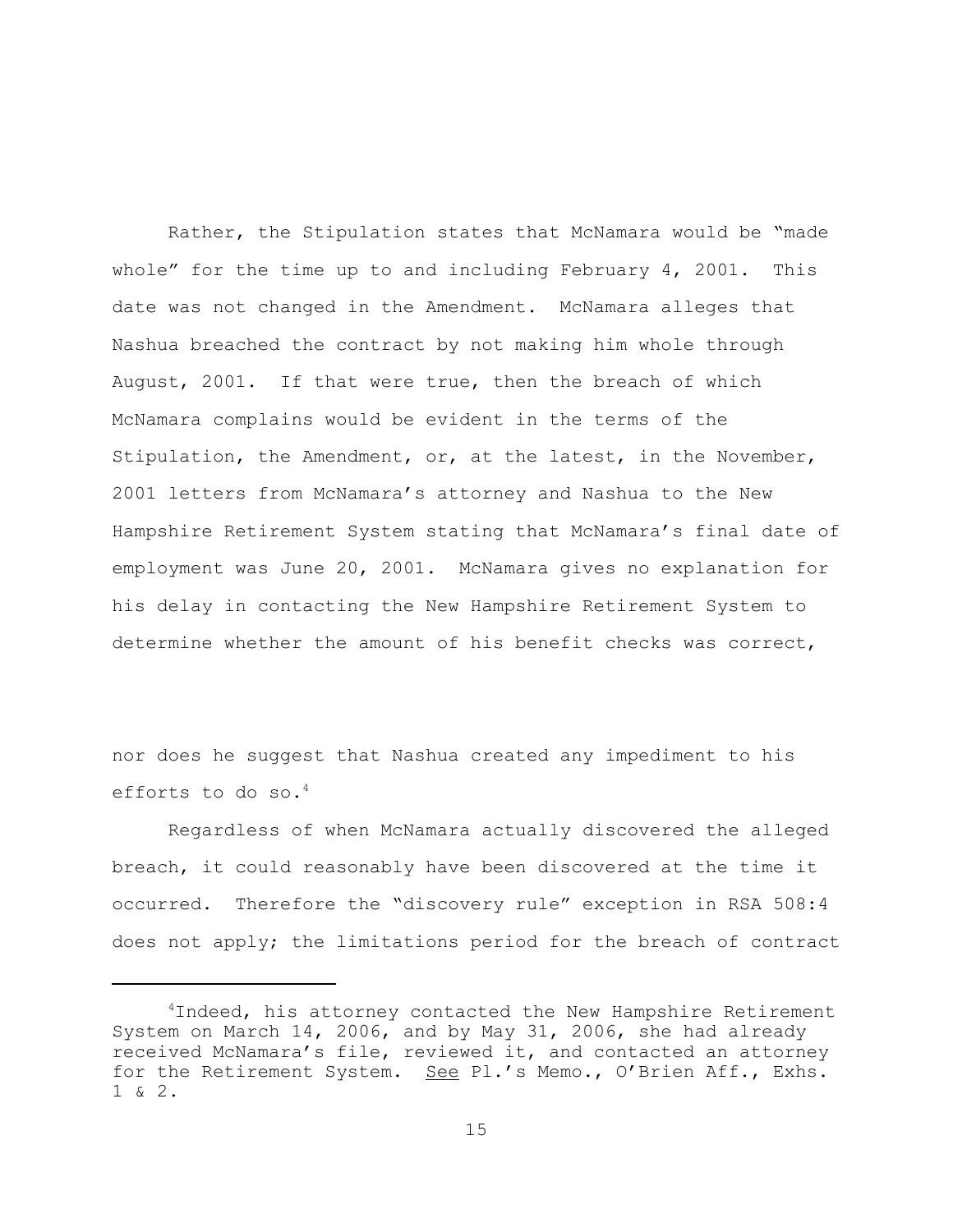claim began, at the latest, in November, 2001. McNamara did not bring his breach of contract claim until August, 2008, so it is time-barred.

### 3. Breach of the Covenant of Good Faith and Fair Dealing

McNamara alleges in his complaint that Nashua violated the covenant of good faith and fair dealing implied in the Stipulation. He alleges the covenant was violated by Nashua's "failure to pay [him] all benefits due as set forth [in the complaint]." Compl. at ¶ 26. McNamara asserts that Nashua's obligation to make him whole includes paying his wages until August, 2001. See id. at 10A.

Under McNamara's theory, the breach of the covenant of good faith and fair dealing occurred at the time of the Amendment. The Stipulation indicated that McNamara would be made whole up to and including February 4, 2001. It was accompanied by a breakdown of the \$20,272.12 check, which showed that McNamara was being paid through January 27, 2001, plus an additional week and a day. Deft.'s Memo., Exh. A, Attachment 8. The Amendment did not change the date through which McNamara would be made whole, but it did state that "[t]he parties agree that payments made to Lt. McNamara under the stipulation cover the time period during the three weeks preceding June 20, 2001." Thus, McNamara knew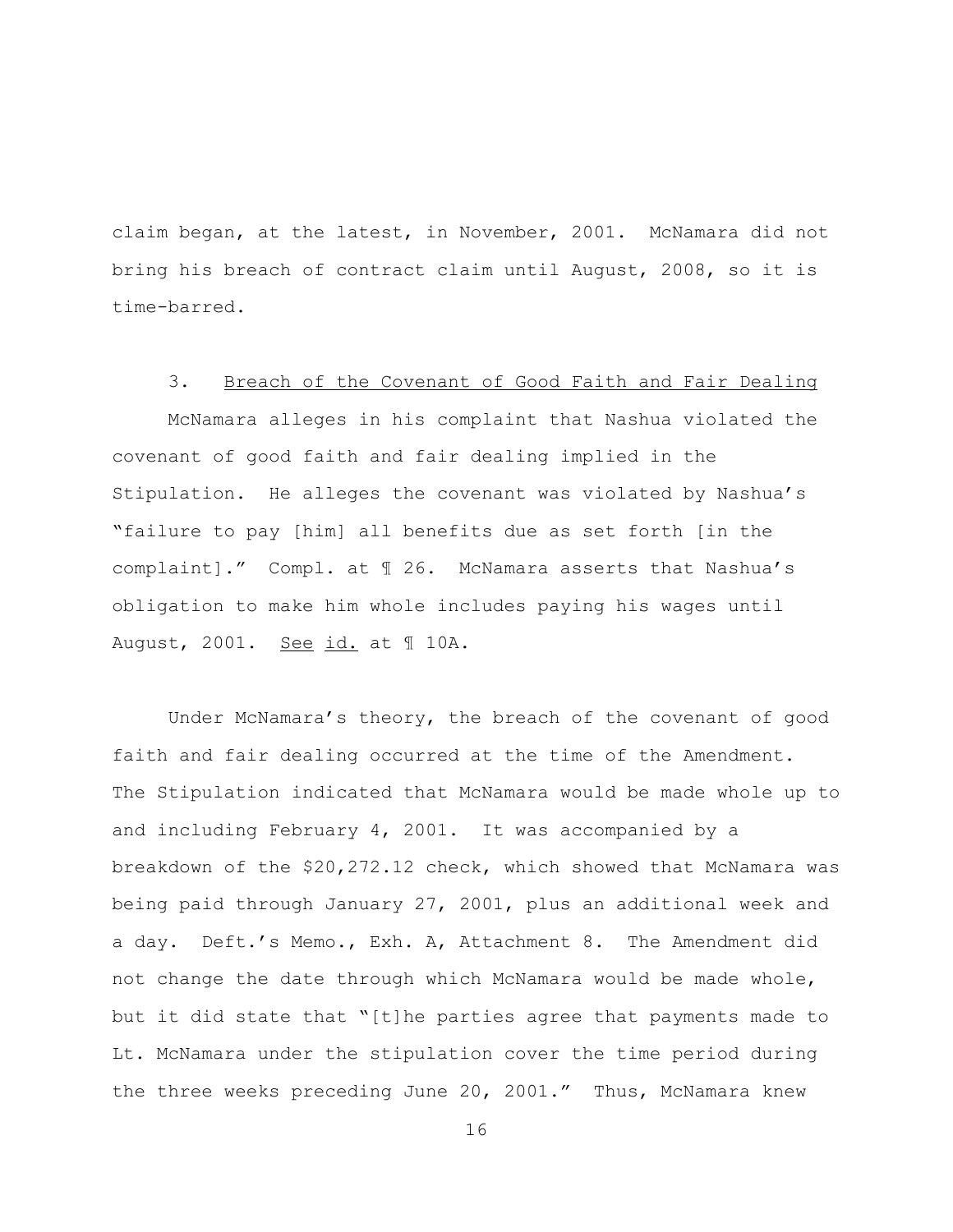or, in the exercise of reasonable diligence should have known, of the grounds for this claim as of October 30, 2001, when he signed the Amendment. This claim is time-barred.

### 4. Fraudulent Inducement

McNamara's final claim is for fraudulent inducement. He alleges that Nashua fraudulently induced him to sign his General Release, "by promising [him] that he would be made whole and that he would be paid all wages up through the termination of his employment and all retirement benefits." Compl. at ¶ 30.

With regard to his claim for fraudulent inducement, the discovery rule in RSA 508:4 applies. Under that rule, the limitations period starts when "the plaintiff discovers, or in the exercise of reasonable diligence should have discovered, the injury and its causal relationship to the act or omission complained of."

The discovery rule, however, does not save the claim. The acts of which McNamara complains are the promises made to him by Nashua in order to get him to sign his General Release. Because he signed his Release on May 10, 2001, the acts at issue necessarily occurred on or before that date. Unlike the two claims discussed above, however, the basis for McNamara's claim for fraudulent inducement could not reasonably have been discovered when the acts occurred.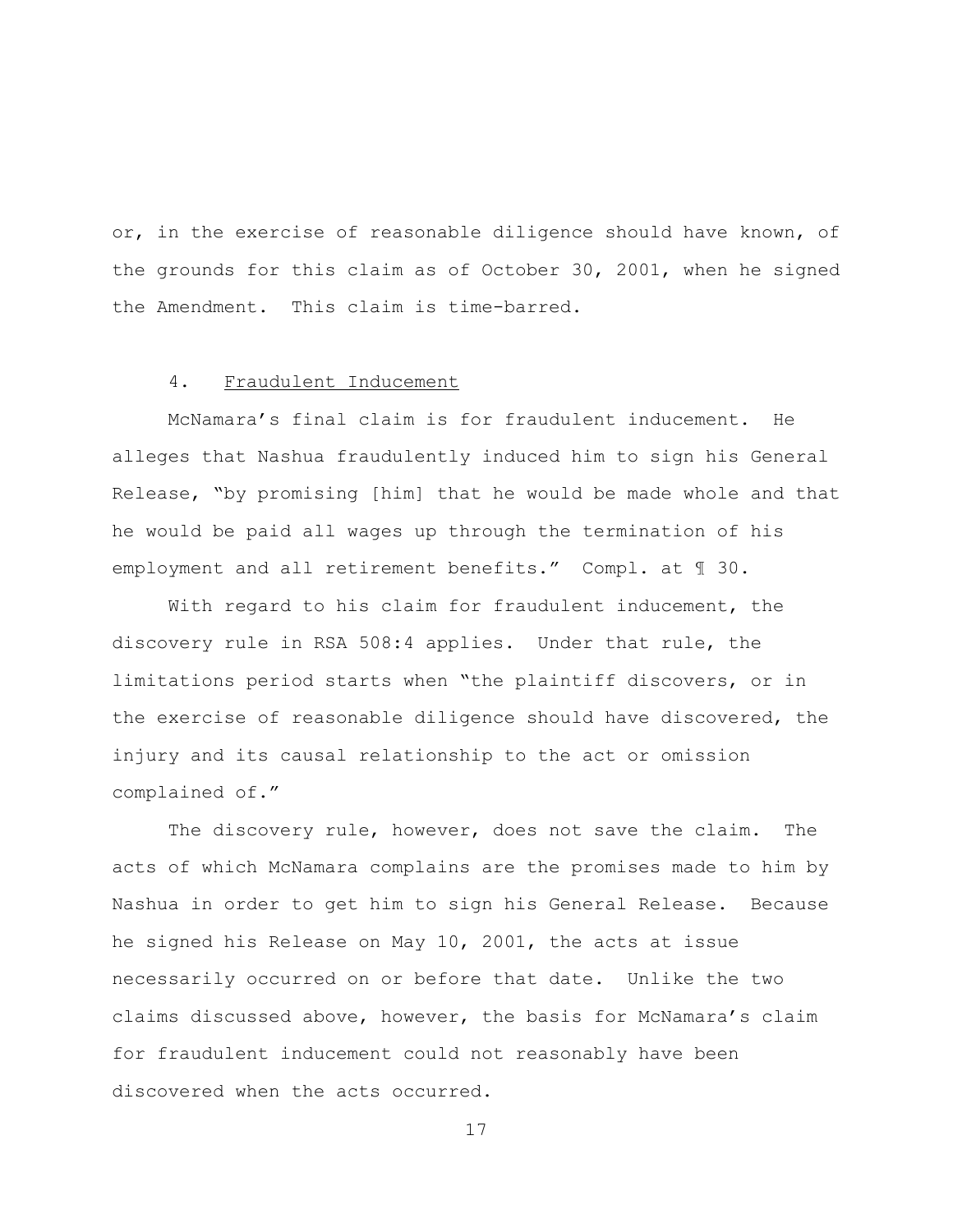McNamara should have discovered his injury and its relationship to the act of which he complains in August, 2001, or November, 2001 at the latest. McNamara states that he discovered the injury in May, 2006, when his attorney reviewed his New Hampshire Retirement System file. He received his first retirement check in August, 2001, however. If the amount was too low, as McNamara alleges, then he should have, in the exercise of reasonable diligence, discovered the problem sometime shortly after the receipt of that check. Moreover, his attorney and Nashua both informed the New Hampshire Retirement System in November, 2001, that his "retirement effective date" was June 20, 2001. If this was incorrect, McNamara should have recognized the problem in November, 2001. As discussed above, McNamara does not allege that Nashua prevented him from inquiring about how his benefits were calculated or that it concealed that information.

McNamara brought his fraudulent concealment claim in August, 2008, but he reasonably should have discovered the basis for his claim long before August, 2005. Therefore, the claim is timebarred.

# B. Other Grounds for Summary Judgment

As previously noted, because the statute of limitations bars McNamara's claims, it is unnecessary to reach the other grounds raised in support of the summary judgment motion.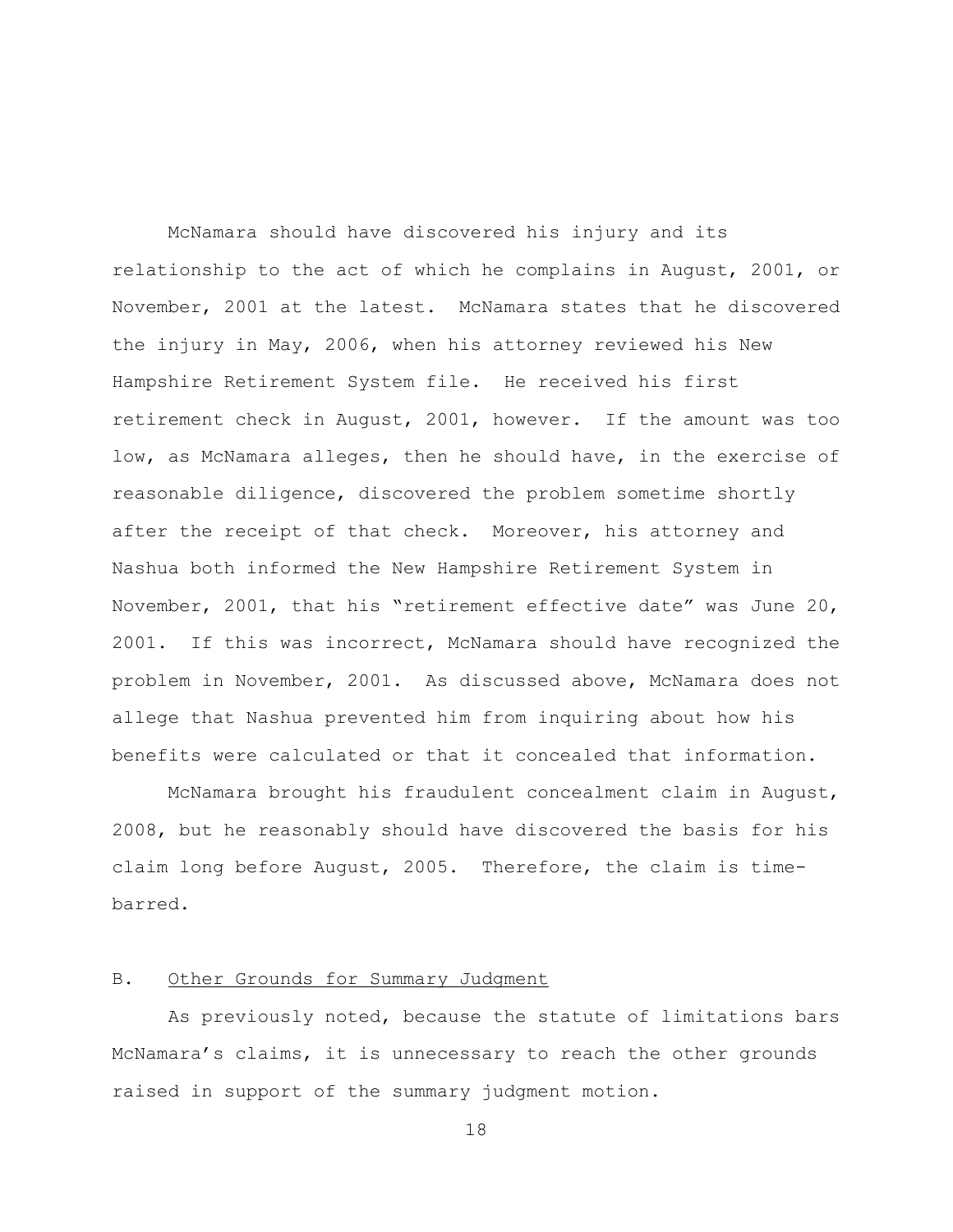# Conclusion

For the foregoing reasons, Nashua's motion to strike (document no. 16) is denied. McNamara's motion for leave to file a surreply (document no. 19) is granted, and his surreply was considered. Nashua's motion for summary judgment (document no.